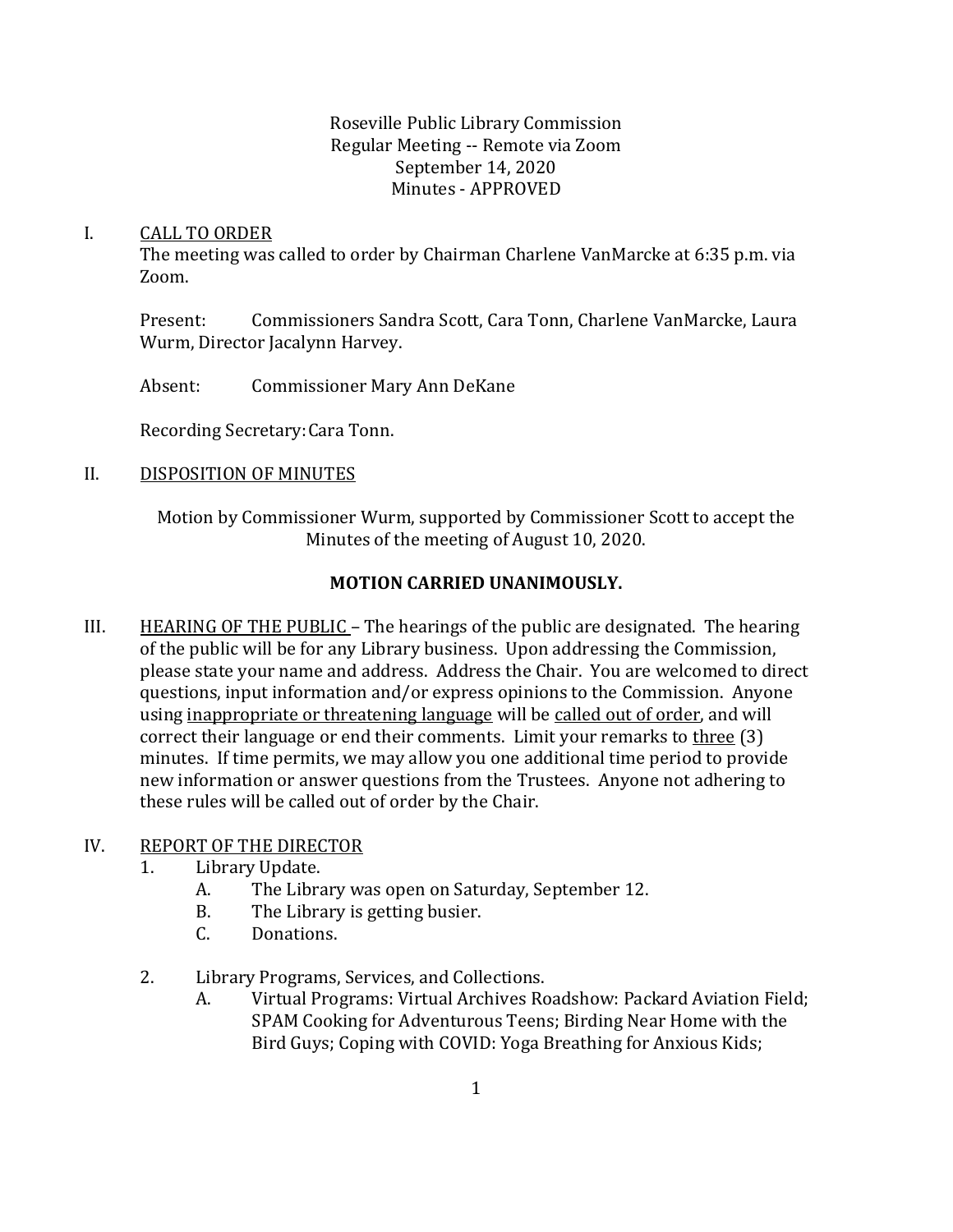Virtual Family Story Time; Beckoning Butterflies; Harry Potter Hidden Spell Challenge; Halloween STEM.

- B. In-Person Outdoor Programs: Master Builder of Roseville LEGO Contest; Pony Bead Pencil Take and Make; Friends Under the Canopy Mini Used Book Sale; Teen Community Service; Kool-Aid Rock Candy Take and Make, Live on the Plaza: County Blues Narrative with Leonardo Gianola; Booked for the Evening (In-person? and Zoom depending on the weather); Family Egg Drop; Harvest Necklace Take and Make.
- C. Volunteers needed to "man" a table at the Spooky Book Walk and Trick or Treat on Saturday, October 24, 2-3p.m.
- 3. Library Statistics.
- 4. Budget and Bills.
	- A. Centralized Purchasing balance may not exceed the three previous consecutive years' total allocation. The Library has used approximately \$24,000 in the last three years and have almost \$31,000 in our account, and will use it to pay for OverDrive Advantage, Blue Cloud Mobile Shelf Check, attorney fees to write procedures, and technology.

Motion by Commissioner Tonn, supported by Commissioner Wurm to accept the Budget and Bills.

## **MOTION CARRIED UNANIMOUSLY.**

- 5. Other
	- A. Used materials donations are now being accepted by curbside only, Monday - Friday 1-4p.m., and Saturday 10am-noon, in limited quantities. Roseville is one of only two libraries in the cooperative accepting donations.
	- B. John has scanned The Roseville Record from 1926-1928 and the Roseville Senior High School paper, known variously as the Hi-Times and The Chizzle Whizzle, and they will all be available on Montage.

## V. SUBURBAN LIBRARY COOPERATIVE

1. The SLC is working on a pandemic plan regarding services that the cooperative can provide and changes to SIRSI that can be made, for possible future pandemics.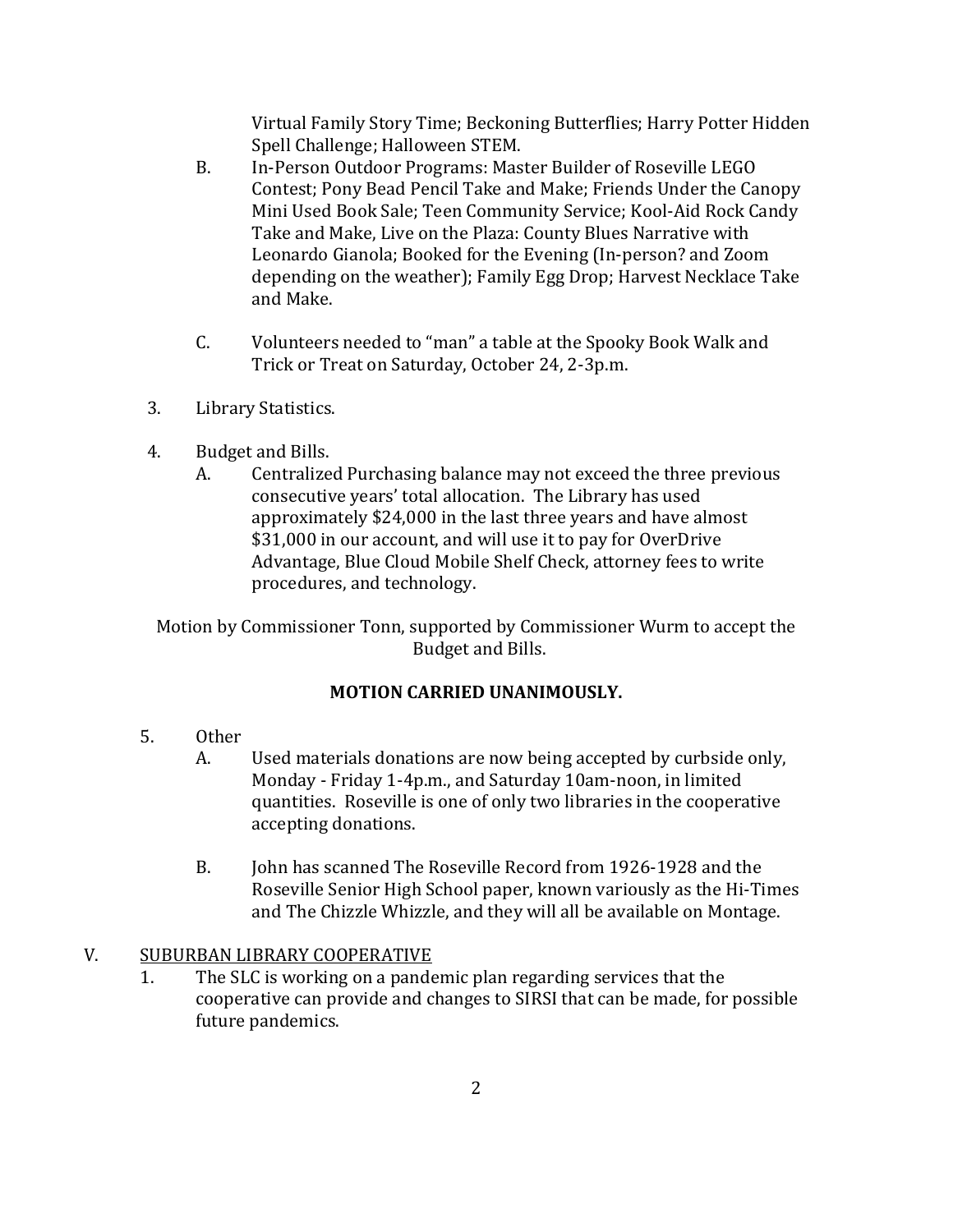- 2. Blue Cloud Mobile Shelf Check is available to purchase to use on the SLC catalog app, which allows for self-checkout in our Library only. It will not allow check out of items with overrides. There may be an issue with security cases. SLC will pay the \$2,500 set-up fee and the Library will pay \$500 annually.
- 3. SLC will offer a virtual annual breakfast for trustees, employees, and others with a speaker, sometime in December.
- 4. SLC hopes to increase centralized purchasing with the \$40,000 saved this year because there may be cuts next year.
- VI. COMMUNICATIONS

None.

- VII. UNFINISHED BUSINESS
	- 1. Benches and other purchases for the South Entrance.
		- A. The Director ordered two Willow benches from Michigan-based Polly Products. The benches are a cedar-colored recycled material, and will include inscriptions from the Eick and Reneau families. Also ordered were a matching trash receptacle and a bat house.
		- B. The Director is working on the purchase of upside-down U-shaped bike racks with the Friends name or logo.
	- 2. Erin Meeting Room furniture.
		- A. Kyle from Library Design is working on an order for Erin and the Youth Room. He is working on two options to be delivered late this year or early next.
	- 3. Building and Grounds.
		- A. Scott Pruzinsky offered to purchase a new sign, and the Director is working on the details.
	- 4. COVID-19 Pandemic and Library Procedures.
		- A. Had three staff members out with COVID symptoms, although none tested positive. It is an issue because of short-staffing.
	- 5. Other.
		- A. Strategic Plan -- On hold.
		- B. Policies -- Received update from Anne Seurynk in March, including photo policy and opinion regarding collection agency.
		- C. Handyman still needed to repair wooden book shelves.
		- D. Personnel: Still under hiring freeze.